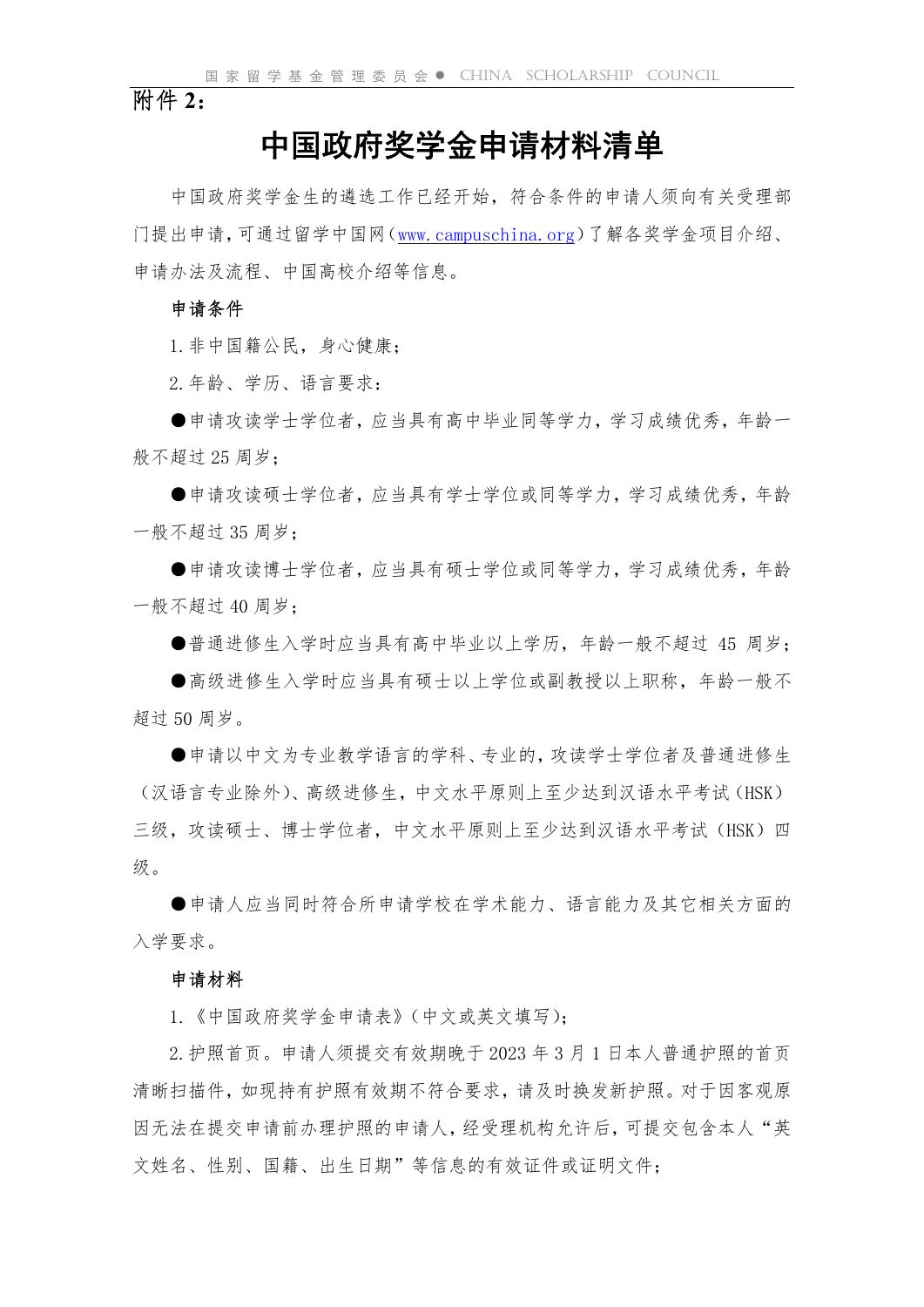3.经公证的最高学历证明。如申请人为在校学生,须提交本人就读学校出具的 预计毕业证明或在学证明;

4.学习成绩单。中英文以外文本须附经公证的中文或英文的译文;

5.语言能力证明。申请以中文为专业教学语言的申请人须提供有效期内且与 相应中文水平要求相符的 HSK 成绩报告。申请以外语为专业教学语言的申请人应 根据学校要求提供相应的语言能力证明,如雅思或托福成绩单;

6.录取材料。申请攻读硕士学位、博士学位者和申请作为普通、高级进修生来 华学习者应提供申请院校出具的录取材料,可包括录取通知书、预录取通知书或导 师邀请函等。(录取材料将作为中国政府奖学金优先录取的文件之一)

7. 来华学习或研究计划。(本科生不少于 200 字, 进修生不少于 500 字, 研究 生不少于 800 字),用中文或英文书写;

8.推荐信。申请攻读硕士、博士学位者和申请作为高级进修生来华学习者,须 提交两名教授或副教授的推荐信,用中文或英文书写;

9. 个人作品。申请攻读艺术、设计类等专业者, 可通过"作品/其他支撑材料" 上传个人作品类材料(如影像、绘画作品等),亦可按照申请院校要求以其他方式 提供;

10.年龄不满 18 周岁的申请人,须提交在华法定监护人的相关法律文件;

11.来华学习时间超过 6 个月的申请人,须提交《外国人体格检查表》复印件 (原件自行保存,此表格由中国卫生检疫部门统一印制,须英文填写)。申请人应 严格按照《外国人体格检查表》中要求的项目进行检查。缺项、未贴有本人照片或 照片上未盖骑缝章、无医师和医院签字盖章的《外国人体格检查表》无效。检查结 果有效期为 6 个月;

12.无犯罪记录证明。申请人须提交由所在地公安机关出具的有效期内的无犯 罪记录证明,通常应为提交申请之日前 6 个月以内的证明文件。

注意:通过系统上传的材料须清晰、真实、有效。建议申请人使用专业设备扫 描需提交的有关文件,因材料不清晰或无法可识别造成的后果由申请人承担。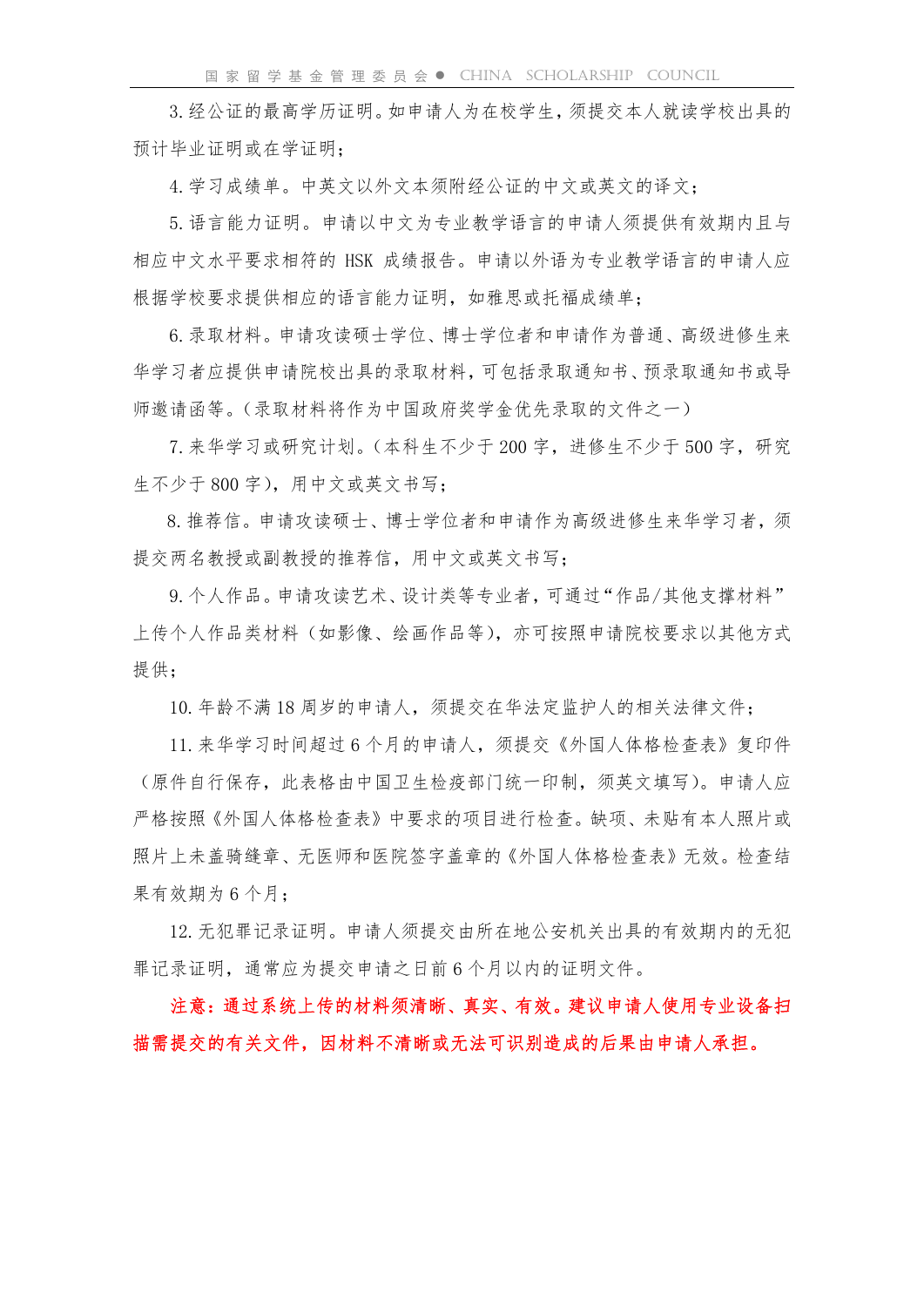## **Chinese Government Scholarship Application**

Chinese Government Scholarship is now open for application. Online application and the corresponding application documents should be submitted to application receiving agency. For more information, please refer to www.campuschina.org

**Eligibility:** To be eligible, applicants must

- be a citizen of a country other than the People's Republic of China, and be in good health both mentally and physically.

- be a high school graduate under the age of 25 when applying for undergraduate programs;

- be a bachelor's degree holder under the age of 35 when applying for master's programs;

- be a master's degree holder under the age of 40 when applying for doctoral programs;

- be a high school graduate (at least) under the age of 45 when applying for general scholar programs;

- be a master's degree holder or an associate professor (or above) under the age of 50 when applying for senior scholar programs.

- have acquired the Chinese proficiency of HSK Level 3 when applying for Chinesetaught undergraduate or general scholar programs (studying Chinese language are exempted);

- have acquired the Chinese proficiency of HSK Level 3 when applying for Chinesetaught senior scholar programs;

- have acquired the Chinese proficiency of HSK Level 4 when applying for Chinesetaught master's or doctoral programs;

- meet the admission requirements of the applied universities in terms of academic ability, language proficiency and other relevant criterial.

### **Application Documents**

- a) Application Form for Chinese Government Scholarship (in Chinese or English).
- b) Copy of Passport Home Page: Applicant shall submit a clear scanned copy of his/her ordinary passport with validity later than March 1, 2023. If the validity of the current passport does not meet the requirement, please apply for a new passport before submitting the application. For applicants who cannot apply for passports before submitting their applications due to objective reasons, with the permission of dispatching authorities, they may submit scanned copy of identity certificates or official documents containing the applicants' "English name, Gender, Nationality, Date of Birth" and other information.
- c) Notarized highest diploma: Prospective diploma winners must submit official proof of student status by their current school. Documents in languages other than Chinese or English must be attached with notarized Chinese or English translations.